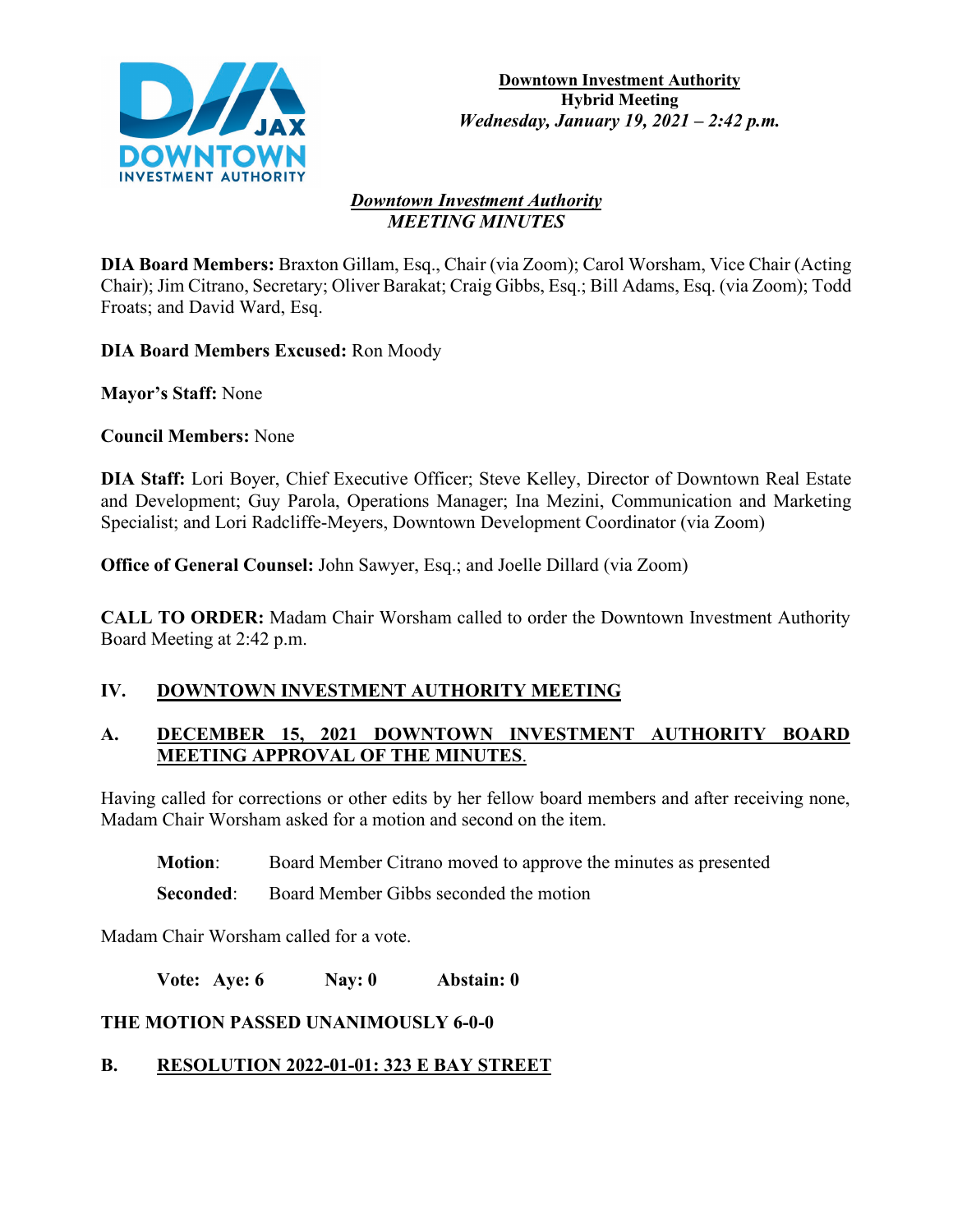**A RESOLUTION A RESOLUTION OF THE DOWNTOWN INVESTMENT AUTHORITY ("DIA") RECOMMENDING THAT CITY COUNCIL APPROVE A DOWNTOWN PRESERVATION AND REVITALIZATION PROGRAM FORGIVABLE LOAN PACKAGE FOR REHABILITION OF THE BUILDING LOCATED AT 33 E. BAY STREET (THE "PROPERTY") PURSUANT TO A REDEVELOPMENT AGREEMENT WITH 323 E BAY STREET RE, LLC OR ASSIGNS ("OWNER" OR "DEVELOPER"); FINDING THAT THE PLAN OF DEVELOPMENT IS CONSISTENT WITH THE DIA'S BUSINESS INVESTMENT AND DEVELOPMENT PLAN ("BID PLAN") AND THE NORTH BANK DOWNTOWN AND SOUTHSIDE COMMUNITY REDEVELOPMENT AREA PLAN ("CRA PLAN"); AUTHORIZING THE CHIEF EXECUTIVE OFFICER TO EXECUTE THE CONTRACTS AND DOCUMENTS AND OTHERWISE TAKE ALL NECESSARY ACTION IN CONNECTION THEREWITH TO EFFECTUATE THE PURPOSES OF THIS RESOLUTION; PROVIDING AN EFFECTIVE DATE.**

Madam Chair Worsham called on DIA's Steve Kelley to present the resolution.

Mr. Kelley provided an overview of the resolution, stating that the developer is proposing the redevelopment of a two-story historic property to include – but not limited to – renovations such as window replacement, adding an ADA lift, interior bathroom remodel, and paint, among others. Total Development Costs are estimated at \$4.8M with the City providing no more than \$1.5M (total) in funding through an HPRP Forgivable Loan, a CCR Forgivable Loan, and a DPRP Deferred Principal Loan.

Madam Chair Worsham recognized Mr. Steve Diebenow on behalf of the applicant.

Mr. Diebenow spoke to state of disrepair that the site is currently in.

Board Member Barakat cautioned against bailing out developers who overpay for properties, stating that this is not the intention of the incentives.

Board Member Gibbs brought attention to a scrivener's error in the fourth line of the resolution which misstates the address as "33 E. Bay Street."

Mr. Kelley confirmed for Board Member Citrano that the property is within the Elbow which qualifies it for additional incentives.

Board Member Froats spoke to the success of the Downtown Preservation and Revitalization Program since it first being implemented.

DIA Chairman Gillam and Board Member Adams echoed Board Member Barakat's concern of bailing out developers who overpay for properties.

Madam Chair Worsham called for a motion.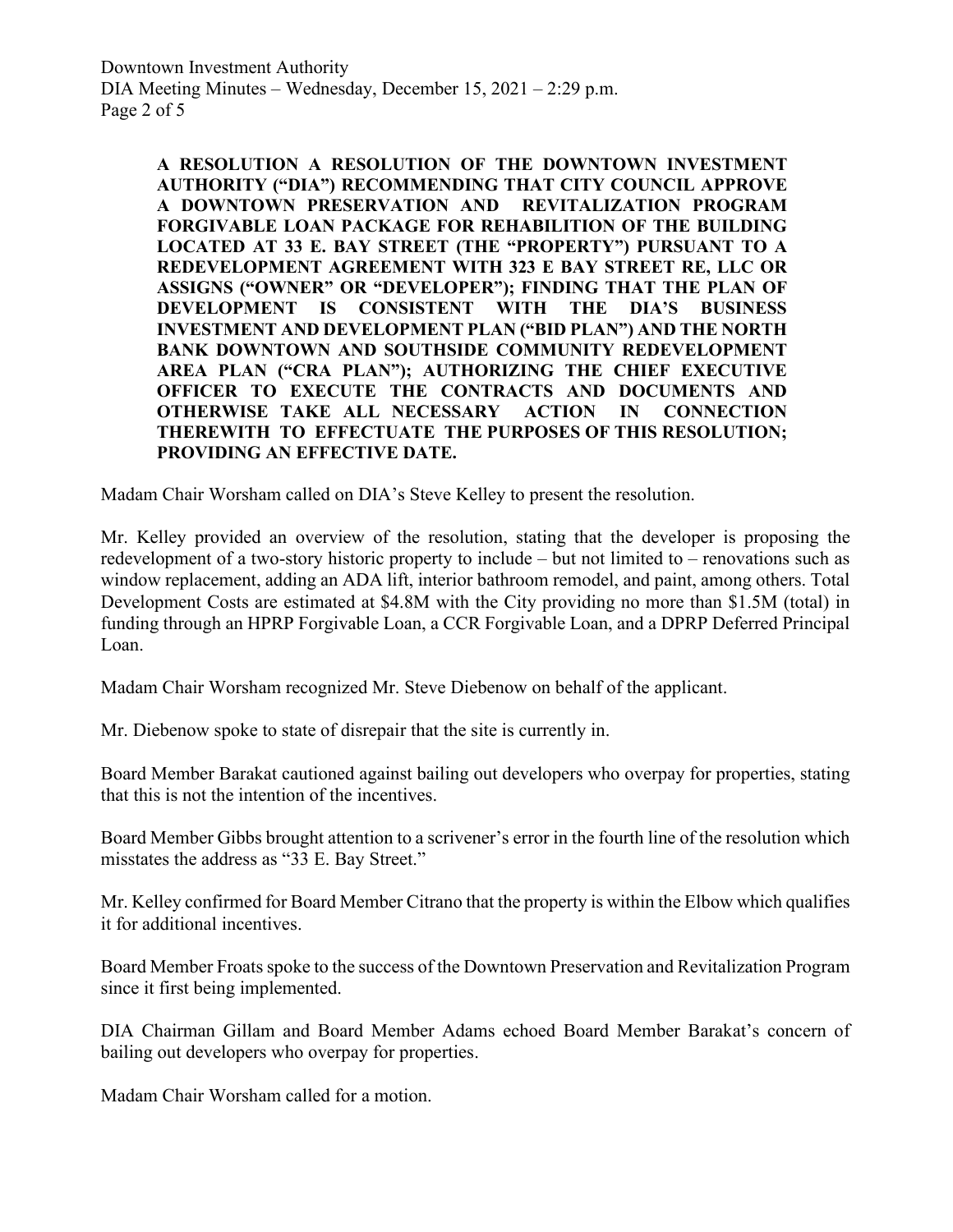Downtown Investment Authority DIA Meeting Minutes – Wednesday, December 15, 2021 – 2:29 p.m. Page 3 of 5

| <b>Motion:</b> | Board Member Citrano moved to approve Resolution 2022-01-01 as presented |
|----------------|--------------------------------------------------------------------------|
| Second:        | Board Member Gibbs seconded the motion                                   |

Madam Chair Worsham called for a vote.

**Vote: Aye: 6 Nay: 0 Abstain: 0**

#### **THE MOTION PASSED 6-0-0.**

#### **C. RESOLUTION 2022-01-07: ORDINANCE 2021-0821**

**A RESOLUTION OF THE DOWNTOWN INVESTMENT AUTHORITY ("DIA") ADOPTING OR ADOPTING WITH AMENDMENTS THE DOWNTOWN DEVELOPMENT REVIEW BOARD ("DDRB") RECOMMENDATION REGARDING ORDINANCE 2021-0821, AN ORDINANCE SEEKING TO AMEND CERTAIN PROVISIONS OF SECTION 656.361.4.A (PERSONAL PROPERTY STORAGE) AND SECTION 656.361.5.2 (USES REGULATED BY DISTRICT); PROVIDING A RECOMMENDATION TO CITY COUNCIL; PROVIDING FOR AN EFFECTIVE DATE.**

Madam Chair Worsham called for a report.

Mr. Parola provided an overview of the resolution, stating that it would adopt or adopt with amendments the DDRB recommendation regarding Ordinance 2021-0821. The ordinance seeks to permit by exception personal property storage facilities in all Downtown Overlay Districts. Currently, storage facilities are permitted by exception in Brooklyn and LaVilla.

Madam Chair Worsham recognized Mr. Diebenow.

Mr. Diebenow spoke to the growth in multi-family residential in the downtown area which has led to a need for storage facilities. Adding that, he is in favor of DDRB's recommendations.

Board Member Barakat expressed that he believes it is poor land use and that the surrounding area outside of downtown would be more conducive.

Board Member Gibbs asked if young adults and families have a need for storage facilities. CEO Boyer responded that both would probably need storage, especially those renting studios as well as families, and provided sporting goods as an example of what they may need to have stored. She also added that, Southbank does not permit storage facilities by exception because there are numerous properties nearby that are outside of the boundary and are properly zoned for self-storage.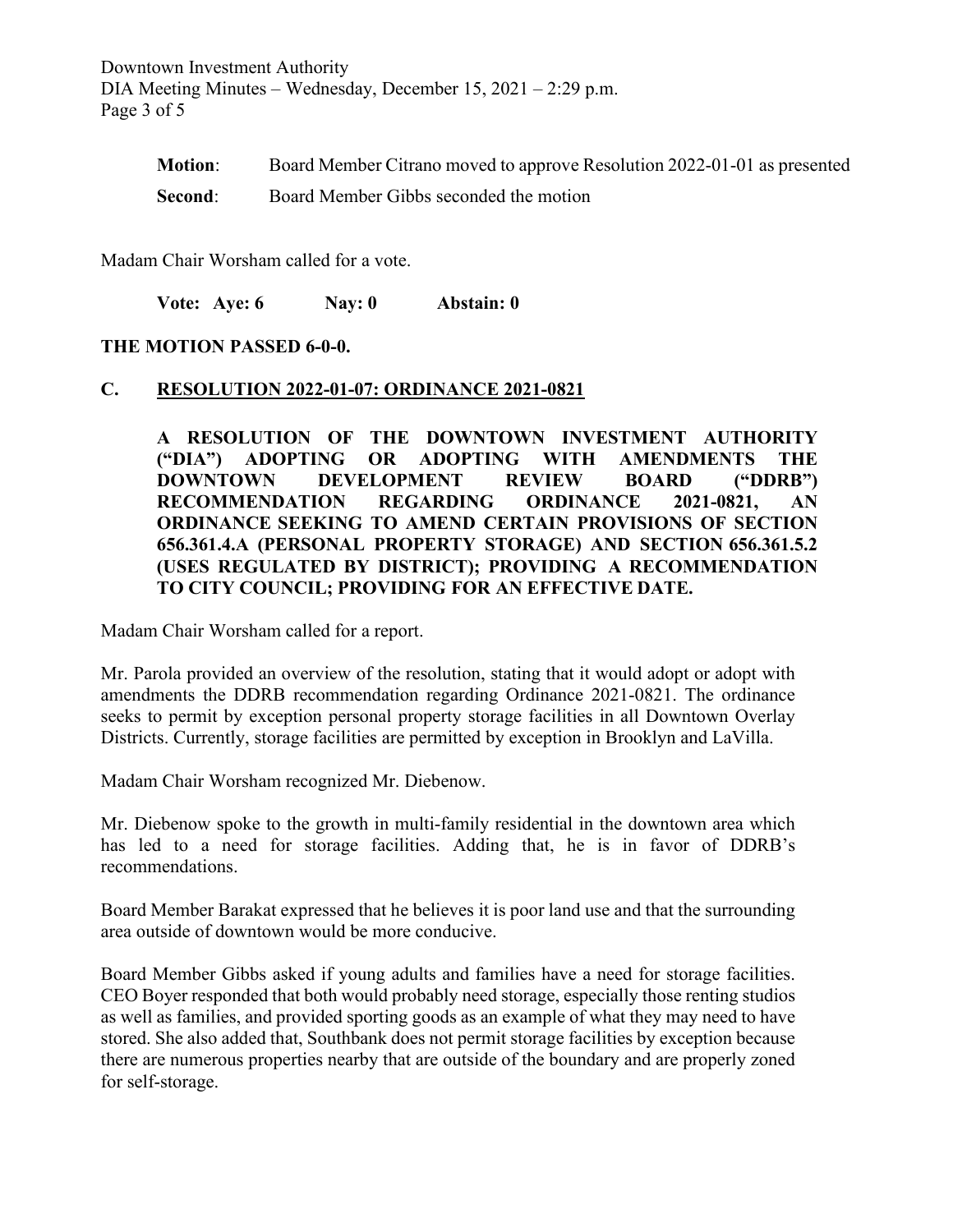Downtown Investment Authority DIA Meeting Minutes – Wednesday, December 15, 2021 – 2:29 p.m. Page 4 of 5

Mr. Parola confirmed for Board Member Citrano that the ordinance has passed through DDRB and that DDRB would be the hearing body that would grant a special exception. An appeal of that would go to City Council.

Responding to a question from Board Member Froats, Mr. Parola stated that the developer would have to go through a special exception process which includes a public hearing in front of the DDRB.

Board Member Froats suggested that there be a mechanism to allow DDRB to deny a project if they deem it inadequate regardless of if the project meets the criteria. He also suggested restricting how many can be within a vicinity.

Board Member Adams echoed the concerns of Board Member Barakat.

Board Member Barakat asked the board to consider that allowing self-storage will crowd out more desired developments in downtown.

Board Member Citrano spoke to the need for self-storage facilities and cautioned against excluding it because it's not the most aesthetically pleasing product.

CEO Boyer asked Mr. Parola which districts currently allow self-storage facilities by exception. Mr. Parola responded with LaVilla and Brooklyn. CEO Boyer suggested deferring the resolution to address concerns and contemplate additional criteria.

Board Member Ward expressed that the demand for self-storage facilities by residents of downtown can be fulfilled through the development of new facilities or use of existing facilities in adjacent areas that are outside of downtown.

## *DEFERRED*

## **V. NEW BUSINESS**

None.

## **VI. CEO INFORMATIONAL BRIEFING**

CEO Boyer provided the following update:

- The contract with Perkins & Will for the design of the Riverfront Plaza has been signed.
- The Shipyards West park design RFP closed today.
- The closing for One Riverside is set for February 4<sup>th</sup>.
- Legislation pending before City Council for the Porter Mansion historic renovation.
	- o The Porter Mansion and Federal Reserve building renovations should be complete within 6 months.
- Discussed changes to the Trio design and potential RDA changes.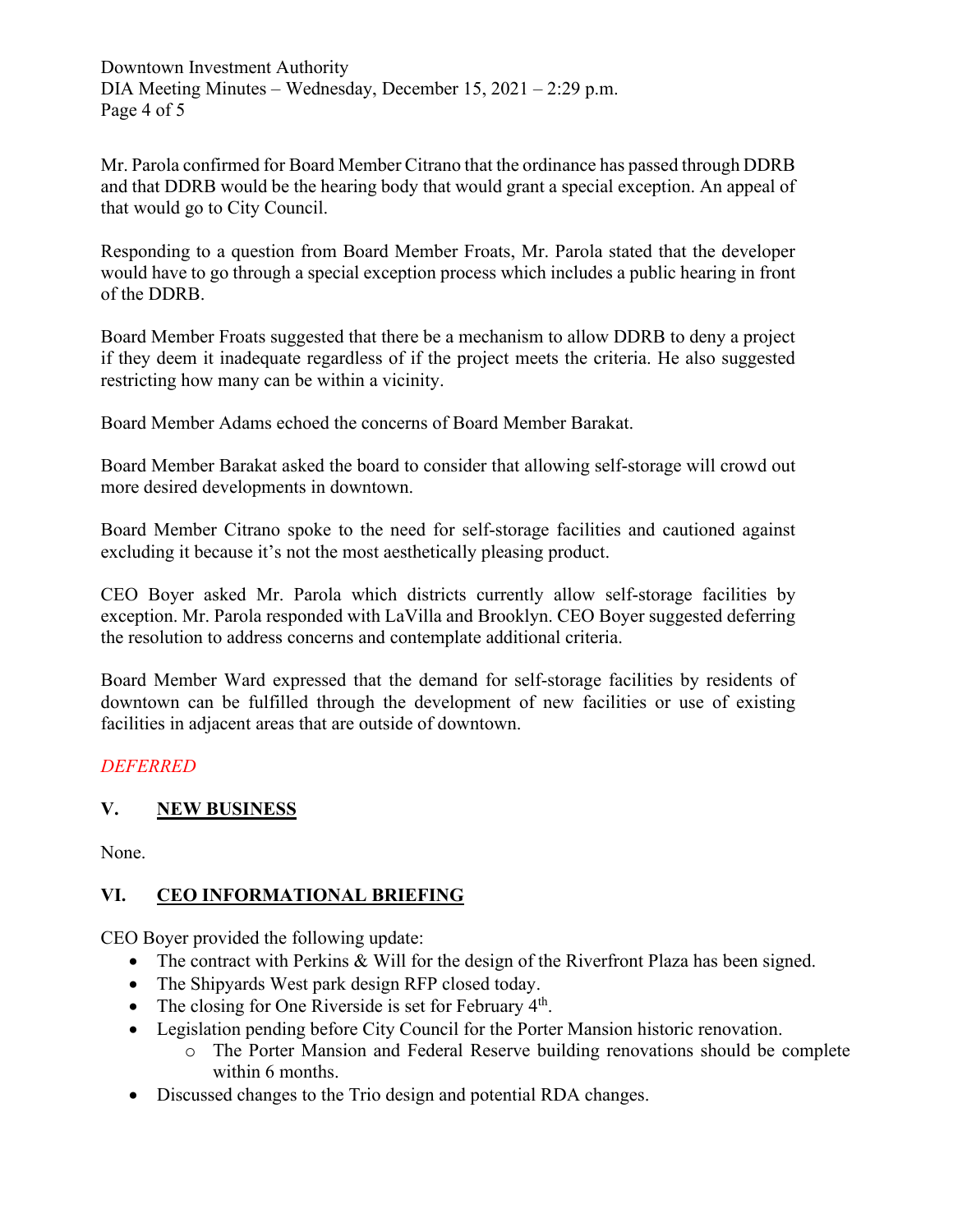Downtown Investment Authority DIA Meeting Minutes – Wednesday, December 15, 2021 – 2:29 p.m. Page 5 of 5

- Riverfront Plaza development pad criteria is being contemplated. There is potential for a REPD meeting to discuss the NOD terms.
- Mr. Jake Gordon (DVI) is planning the next Jax River Jam Series with a request for programming funds coming to the board soon.

Board Member Citrano reiterated the need for an Org Chart. Madam Chair Worsham added there is also a need for a one-page cheat sheet for all of the incentive programs.

### **VII. CHAIRMAN REPORT**

None.

### **VIII. ADJOURN**

**ADJOURNMENT:** There being no further business, Madam Chair Worsham adjourned the meeting at 3:40 p.m.

*The written minutes for this meeting are only an overview of what was discussed. For verbatim comments of this meeting, a recording is available upon request. Please contact Xzavier Chisholm at [xchisholm@coj.net](mailto:xchisholm@coj.net) to acquire a recording of the meeting.*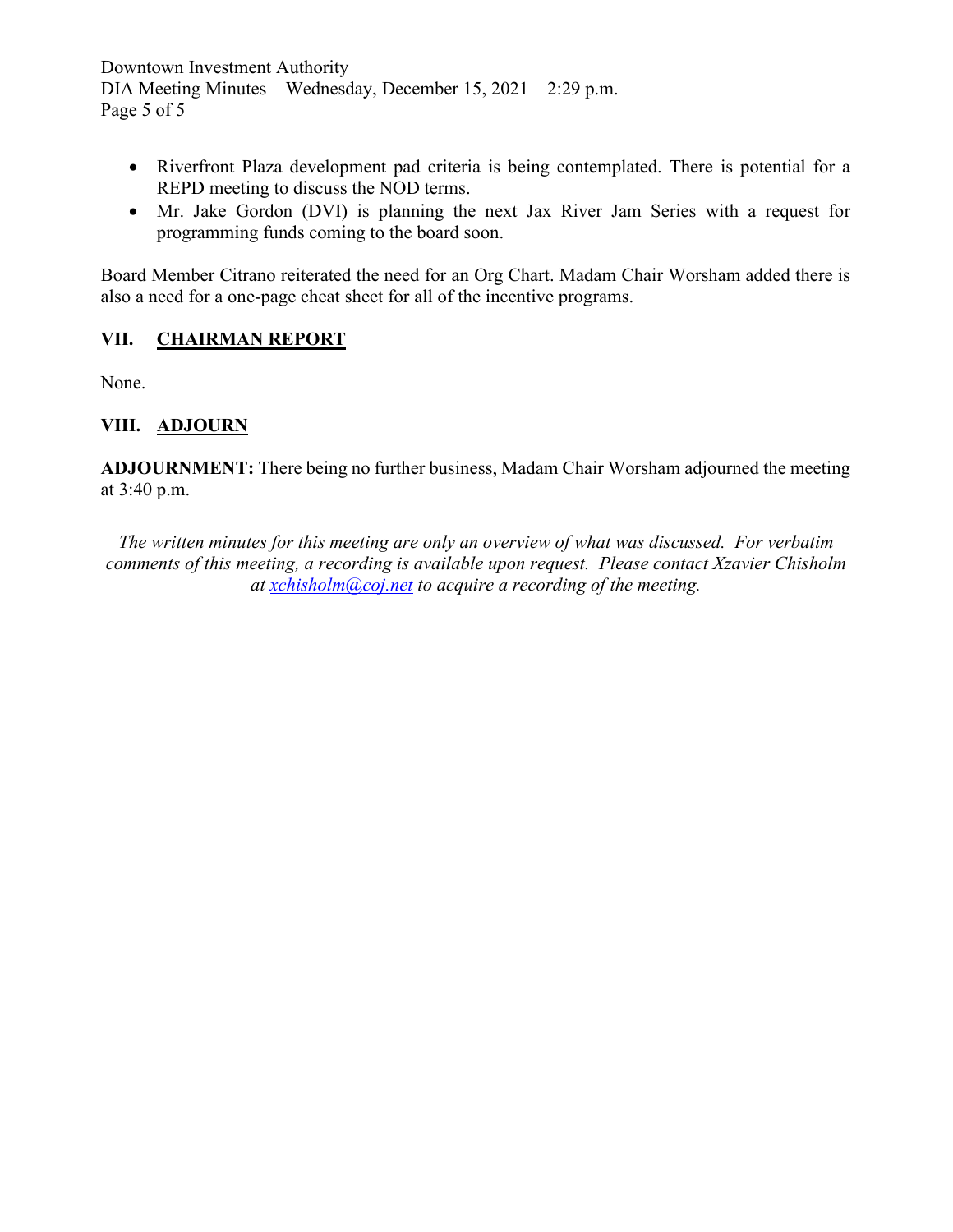

### *Community Redevelopment Agency MEETING MINUTES*

**DIA Board Members:** Braxton Gillam, Esq., Chair (via Zoom); Carol Worsham, Vice Chair (Acting Chair); Jim Citrano, Secretary; Oliver Barakat; Craig Gibbs, Esq.; Bill Adams, Esq. (via Zoom); Todd Froats; and David Ward, Esq.

**DIA Board Members Excused:** Ron Moody

**Mayor's Staff:** None

**Council Members:** None

**DIA Staff:** Lori Boyer, Chief Executive Officer; Steve Kelley, Director of Downtown Real Estate and Development; Guy Parola, Operations Manager; Ina Mezini, Communication and Marketing Specialist; and Lori Radcliffe-Meyers, Downtown Development Coordinator (via Zoom)

**Office of General Counsel:** John Sawyer, Esq. and Joelle Dillard, Esq. (via Zoom)

# **I. CALL TO ORDER**

Madam Chair Worsham called the CRA Board Meeting to order at 2:01 p.m.

## **II. PUBLIC COMMENTS**

Madam Chair Worsham opened the floor to public comment.

*The following persons made in-person public comments, made public comments virtually through Zoom, or provided comments that were read into the record by DIA Staff. Note: the subject matter of the comment(s) indicated to the right of each person:*

| Nancy Powell | Expressed support for the MOSH development |
|--------------|--------------------------------------------|
| John Nooney  | Non-motorized boat launch                  |

# **III. COMMUNITY REDEVELOPMENT AGENCY MEETING**

## **A. DECEMBER 15, 2021 COMMUNITY REDEVELOPMENT AGENCY MEETING MINUTES**

Having called for corrections or other edits by her fellow board members and after receiving none, Madam Chair Worsham asked for a motion and second on the item.

**Motion**: Board Member Citrano moved to approve the minutes as presented

**Seconded:** Board Member Gibbs seconded the motion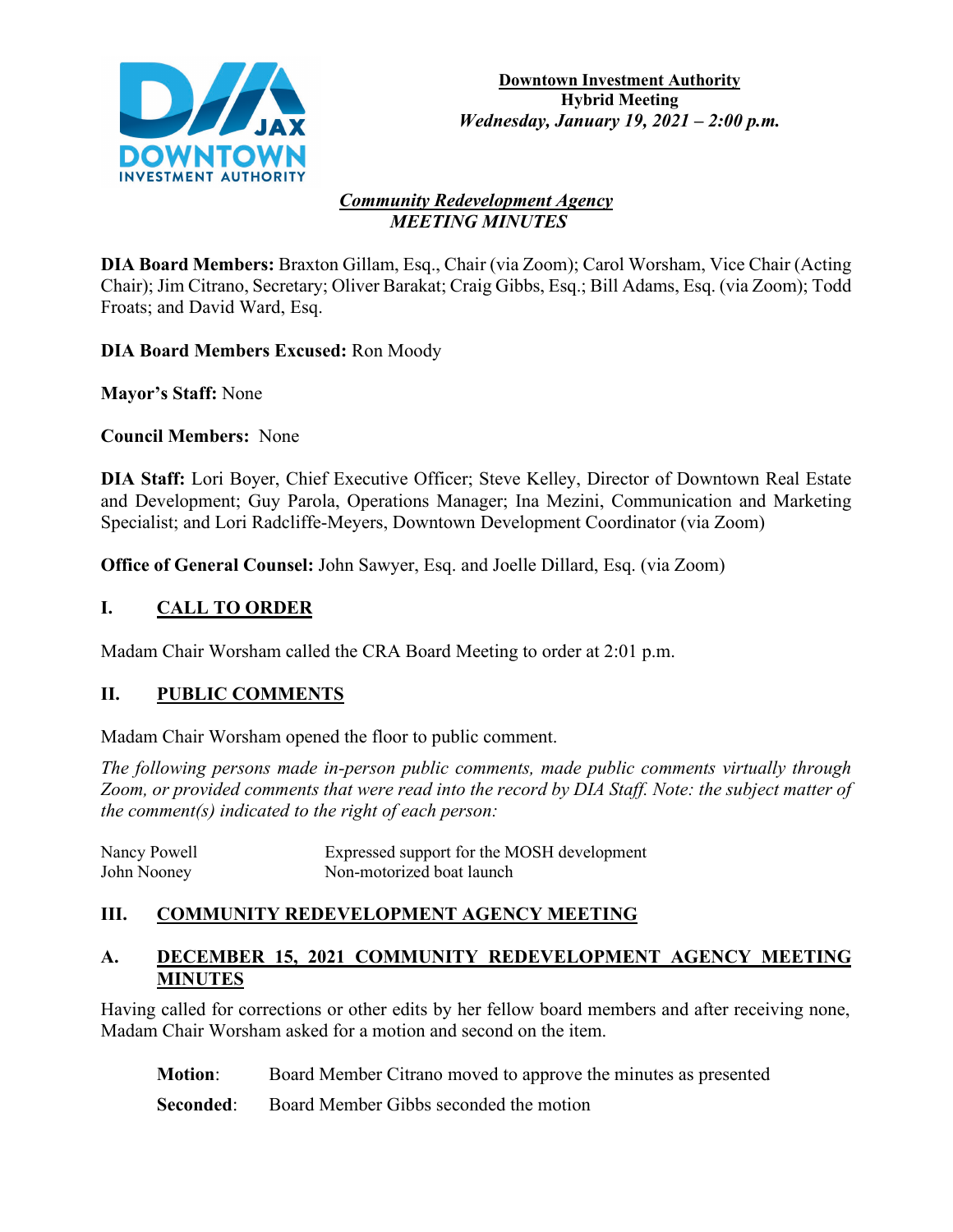**Vote: Aye: 6 Nay: 0 Abstain: 0**

**THE MOTION PASSED UNANIMOUSLY 6-0-0.**

#### **B. RESOLUTION 2022-01-02: FORD ON BAY DISPOSITION**

**A RESOLUTION OF THE DOWNTOWN INVESTMENT AUTHORITY ("DIA") ADOPTING THE RECOMMENDATION OF THE RETAIL ENHANCEMENT AND PROPERTY DISPOSITON COMMITTEE SELECTING CARTER ("DEVELOPER") AS THE MOST RESPONSIVE BIDDER TO NOTICE OF DISPOSITION ISP-0287-22 FOR THE DEVELOPMENT/REDEVELOPMENT OF CITY OWNED RIVERFRONT PROPERTY COMPRISED OF DUVAL COUNTY TAX PARCELS 074443- 0000 (220 EAST BAY STREET) AND 073358- 0000 (330 EAST BAY STREET (THE "SOLICITATION"); FINDING THE CARTER PROPOSAL, ATTACHED HERETO AS EXHIBIT 'A', IN FURTHERANCE OF THE NORTH BANK DOWNTOWN CRA PLAN AND IN THE PUBLIC INTEREST; AUTHORIZING THE CEO OF THE DIA TO COMMENCE NEGOTIATIONS WITH THE DEVELOPER AND PRESENT TO THE DIA BOARD A TERM SHEET FOR DISPOSITION AND DEVELOPMENT OF THE PROPERTY ("COURTHOUSE SITE") IN ACCORDANCE WITH THE PROPOSAL SUBMITTED BY DEVELOPER AND OTHERWISE TAKE ALL NECESSARY ACTION TO EFFECTUATE THE PURPOSES OF THIS RESOLUTION; PROVIDING AN EFFECTIVE DATE.**

Board Member and Retail Enhancement and Property Disposition (REPD) Committee Chairman Barakat provided a brief overview of the committee's discussion, stating that the Carter proposal was well received. Furthermore, there were a number of high-quality proposals but the Carter proposal's unique design and homage to Jacksonville's history helped push it to the forefront. There were some initial concerns of financial capability, but these concerns were eased after hearing from CBRE as well as Carter. The committee voted unanimously to select the Carter proposal as their recommendation.

**Motion**: Recommended for approval out of the REPD Committee with the selection of the Carter proposal as the most responsive bidder

Board Member Barakat added that several board members, including himself, expressed a desire to incorporate a fair combination of aggressive and reasonable milestones due to the site's importance.

CEO Boyer confirmed for Madam Chair Worsham that approval of the resolution authorizes the CEO to enter negotiations with the developer and allows up to 75 days for an agreement to be reached on a term sheet.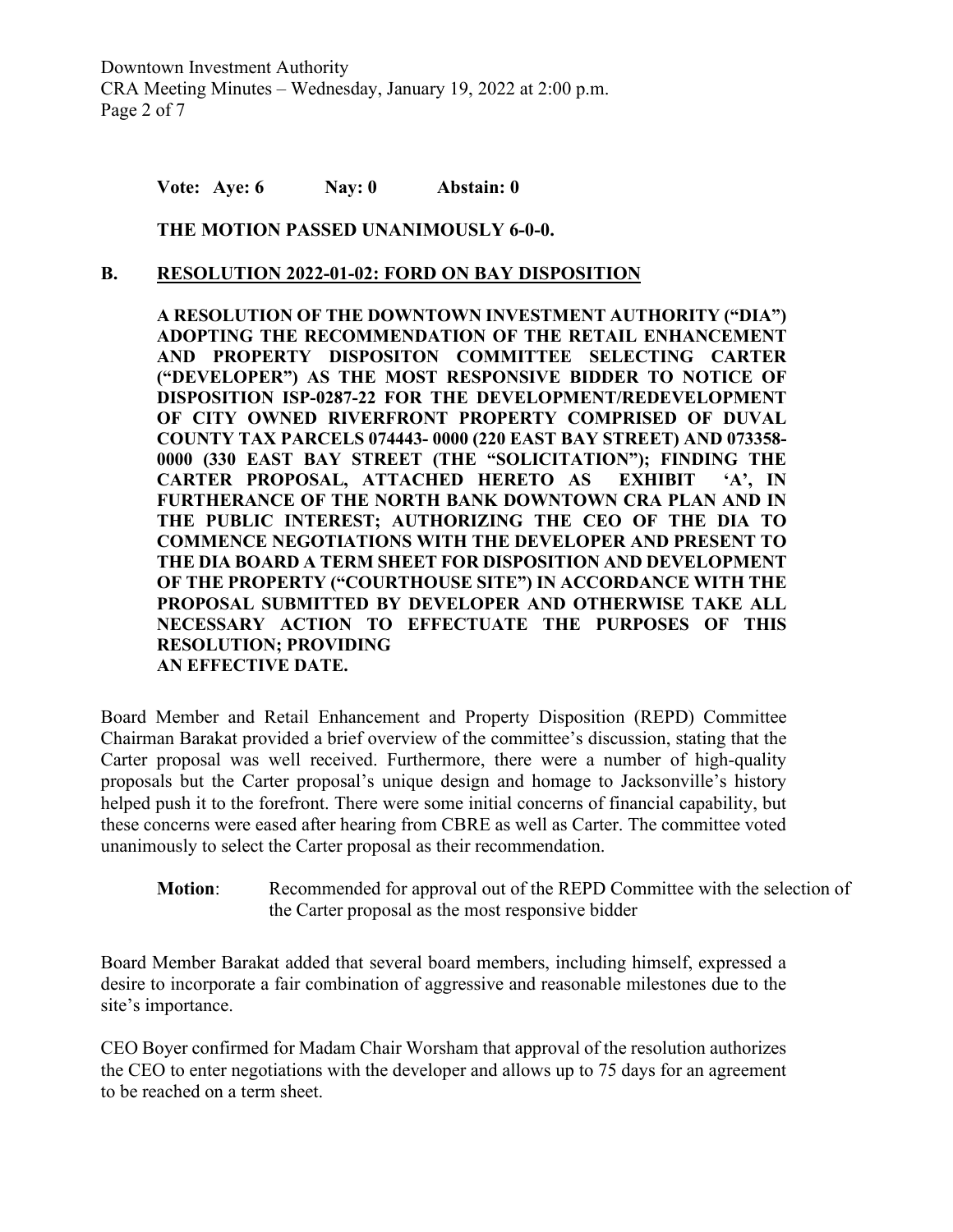Downtown Investment Authority CRA Meeting Minutes – Wednesday, January 19, 2022 at 2:00 p.m. Page 3 of 7

Madam Chair Worsham called for a vote.

**Vote: Aye: 6 Nay: 0 Abstain: 0**

**THE MOTION PASSED UNANIMOUSLY 6-0-0.**

### **C. RESOLUTION 2022-01-03: MOSH DISPOSITION**

**A RESOLUTION OF THE DOWNTOWN INVESTMENT AUTHORITY ("DIA") APPROVING THE DISPOSTION BY GROUND LEASE OF A 2.5 ACRE PARCEL (THE "MUSEUM PARCEL") OF CITY-OWNED REAL PROPERTY LOCATED WITHIN THE BOUNDARY OF THE PARCEL DEPICTED ON EXHIBIT A ATTACHED HERETO (THE "PROPERTY") AND COMPRISING A PORTION THE LAND GENERALLY KNOWN AS SHIPYARDS EAST LOCATED BETWEEN GATOR BOWL BOULEVARD AND THE ST. JOHNS RIVER, AND IDENTIFIED BY DUVAL COUNTY TAX PARCEL NUMBER RE#130571-000, ("THE PROPERTY") IN ACCORDANCE WITH THE TERMS ATTACHED HERETO AS EXHIBIT A TO THE MUSEUM OF SCIENCE AND HISTORY ("MOSH") (THE "DEVELOPER"); FINDING THAT THIS RESOLUTION FURTHERS THE BUSINESS INVESTMENT AND DEVELOPMENT ("BID") PLAN, INCLUDING THE COMMUNITY REDEVELOPMENT AREA PLAN; AUTHORIZING THE CEO OF THE DIA TO TAKE ALL ACTION NECESSARY TO EFFECTUATE THE PURPOSES OF THIS RESOLUTION; PROVIDING FOR AN EFFECTIVE DATE.**

Madam Chair Worsham called for the committee report.

Board Member and REPD Committee Chairman Barakat provided a brief overview of the committee's discussion, stating that a desire was expressed to see a site plan that indicates how the development will interface with Bay Street as well as the riverfront. MOSH addressed surface parking concerns by removing the bus surface parking lot and incorporating a drop-off area. The committee approved the resolution for recommendation to the board unanimously.

**Motion**: Recommended for approval out of the REPD Committee

CEO Boyer noted the following amendments that were approved at the REPD Committee meeting:

- 1) A scrivener's error identifying the resolution as 2022-01-03 as opposed to 2022-01-031
- 2) Added language in Exhibit A to the box titled "The Project" that acknowledges the minimum capital investment of \$70M so that it is consistent with the Staff Report
- 3) Changed the language of the first sentence in the box titled "Ground Lease Terms" so that it syncs with the completion date

Board Member Citrano urged MOSH to use best efforts to incorporate the 100 ft setback so that the park does not end up isolated.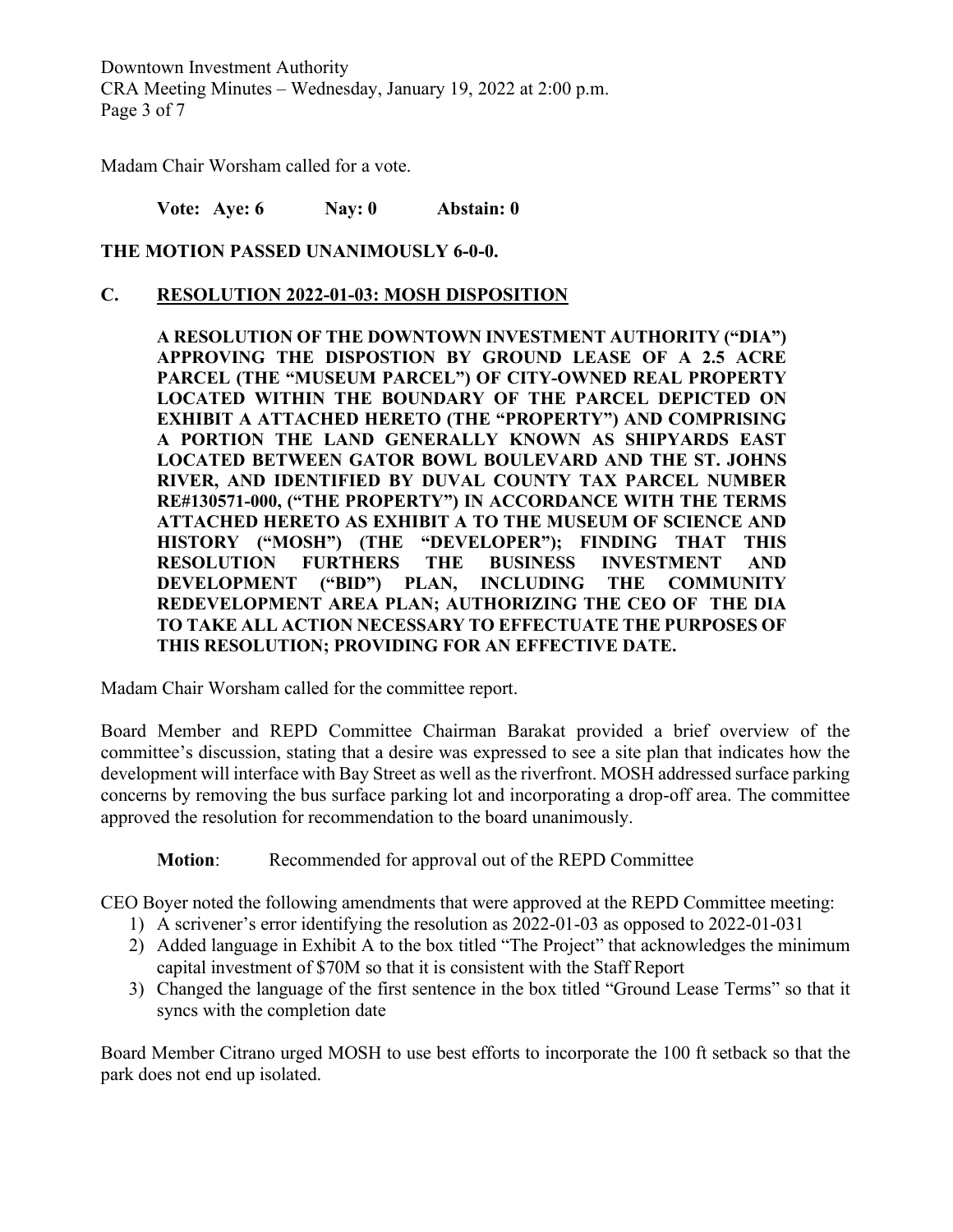Downtown Investment Authority CRA Meeting Minutes – Wednesday, January 19, 2022 at 2:00 p.m. Page 4 of 7

Board Member Froats acknowledged that the funding raising will be a heavy lift and urged the City to get behind MOSH and support their efforts.

Madam Chair Worsham called for a vote.

**Vote: Aye: 6 Nay: 0 Abstain: 0**

**THE MOTION PASSED UNANIMOUSLY 6-0-0.**

#### **D. RESOLUTION 2022-01-04: VISTA BROOKLYN EXTENSION**

**A RESOLUTION OF THE DOWNTOWN INVESTMENT AUTHORITY ("DIA") AUTHORIZING A TWO (2) MONTH EXTENSION AS AUTHORIZED IN ORDINANCE 2021-311-E, AS ENACTED BY THE CITY OF JACKSONVILLE CITY COUNCIL JUNE 22, 2021, OF THE COMPLETION DATE CONTAINED IN THE AMENDED AND RESTATED REDEVELOPMENT AGREEMENT ("AMENDMENT") BETWEEN THE CITY OF JACKSONVILLE ("CITY") AND HP-BDG 200 RIVERSIDE, LLC, OR AN AFFILIATED COMPANY MANAGED BY HP- BDG 200 RIVERSIDE, LLC ("COMPANY"); AUTHORIZING THE CHIEF EXECUTIVE OFFICER TO TAKE ALL NECESSARY ACTION TO EFFECTUATE THE PURPOSE OF THIS RESOLUTION; PROVIDING FOR AN EFFECTIVE DATE.**

Madam Chair Worsham called upon DIA's Steve Kelley to present the resolution.

Mr. Kelley provided an overview of the resolution, stating that the developer is working through some final issues related to ADA parking within the structured parking garage. The resolution would extend the completion date to March 31<sup>st</sup>.

Madam Chair Worsham called for a motion.

**Motion**: Board Member Froats moved to approve Resolution 2022-01-04 as presented

**Second:** Board Member Ward seconded the motion

Seeing no further discussion, Madam Chair Worsham called for a vote.

**Vote: Aye: 6 Nay: 0 Abstain: 0**

#### **THE MOTION PASSED UNANIMOUSLY 6-0-0.**

#### **E. RESOLUTION 2022-01-05: LOT J ACCESS AGREEMENT**

**A RESOLUTION OF THE DOWNTOWN INVESTMENT AUTHORITY ("DIA") AUTHORIZING ITS CHIEF EXECUTIVE OFFICER ("CEO") TO EXECUTE A SITE ACCESS AGREEMENT ("AGREEMENT") WITH**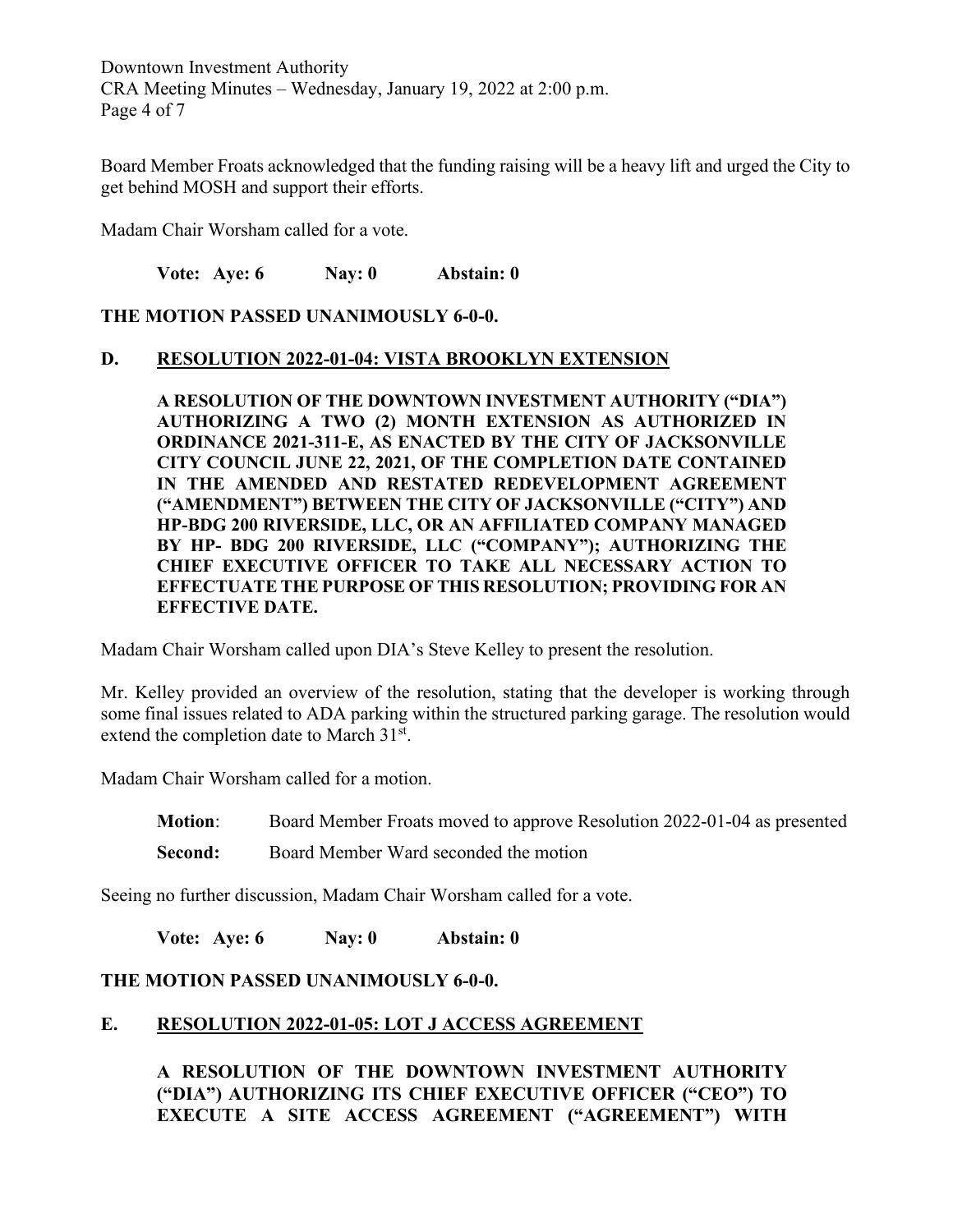Downtown Investment Authority CRA Meeting Minutes – Wednesday, January 19, 2022 at 2:00 p.m. Page 5 of 7

> **IGUANA INVESTMENTS FLORIDA, LLC, FOR THAT CERTAIN REAL PROPERTY GENERALLY DESCRIBED AS "LOT J" AND IDENTIFIED BY DUVAL COUNTY PROPERTY APPRAISER PARCEL NUMBER 130572 0150 ("PROPERTY'); INSTRUCTING ITS CHIEF EXECUTIVE OFFICER ("CEO") TO OBTAIN APPROVAL FROM THE CITY'S RISK MANAGER, DIRECTOR OF PUBLIC WORKS AND THE OFFICE OF GENERAL COUNCIL PRIOR TO EXECUTION OF THE AGREEMENT; INSTRUCTING THE CEO TO TAKE ALL NECESSARY ACTION TO EFFECTUATE THE PURPOSE OF THIS RESOLUTION; PROVIDING FOR AN EFFECTIVE DATE.**

Madam Chair Worsham called for a report on the resolution.

DIA's Guy Parola provided an overview of the resolution, stating that Iguana (or an affiliated entity) is seeking to perform due diligence on the site. The resolution allows temporary access for Iguana to conduct further environmental and geotechnical due diligence activities.

Mr. Parola responding to question, confirmed that the site must be returned to its original state and any information gathered from the site must be shared with the City.

*Motion omitted due to a procedural error.*

Madam Chair Worsham called for a vote.

**Vote: Aye: 6 Nay: 0 Abstain: 0**

**THE MOTION PASSED UNANIMOUSLY 6-0-0.**

#### **F. RESOLUTION 2021-01-06: KIDS KAMPUS ACCESS AGREEMENT**

**A RESOLUTION OF THE DOWNTOWN INVESTMENT AUTHORITY ("DIA") AUTHORIZING ITS CHIEF EXECUTIVE OFFICER ("CEO") TO EXECUTE A SITE ACCESS AGREEMENT ("AGREEMENT") WITH IGUANA INVESTMENTS FLORIDA, LLC, FOR THAT CERTAIN REAL PROPERTY GENERALLY DESCRIBED AS "KIDS KAMPUS" AND IDENTIFIED BY DUVAL COUNTY PROPERTY APPRAISER PARCEL NUMBER 130572 0100 ("PROPERTY'); INSTRUCTING ITS CHIEF EXECUTIVE OFFICER ("CEO") TO OBTAIN APPROVAL FROM THE CITY'S RISK MANAGER, DIRECTOR OF PUBLIC WORKS AND THE OFFICE OF GENERAL COUNCIL PRIOR TO EXECUTION OF THE AGREEMENT; INSTRUCTING THE CEO TO TAKE ALL NECESSARY ACTION TO EFFECTUATE THE PURPOSE OF THIS RESOLUTION; PROVIDING FOR AN EFFECTIVE DATE.**

Madam Chair Worsham called for a report on the resolution.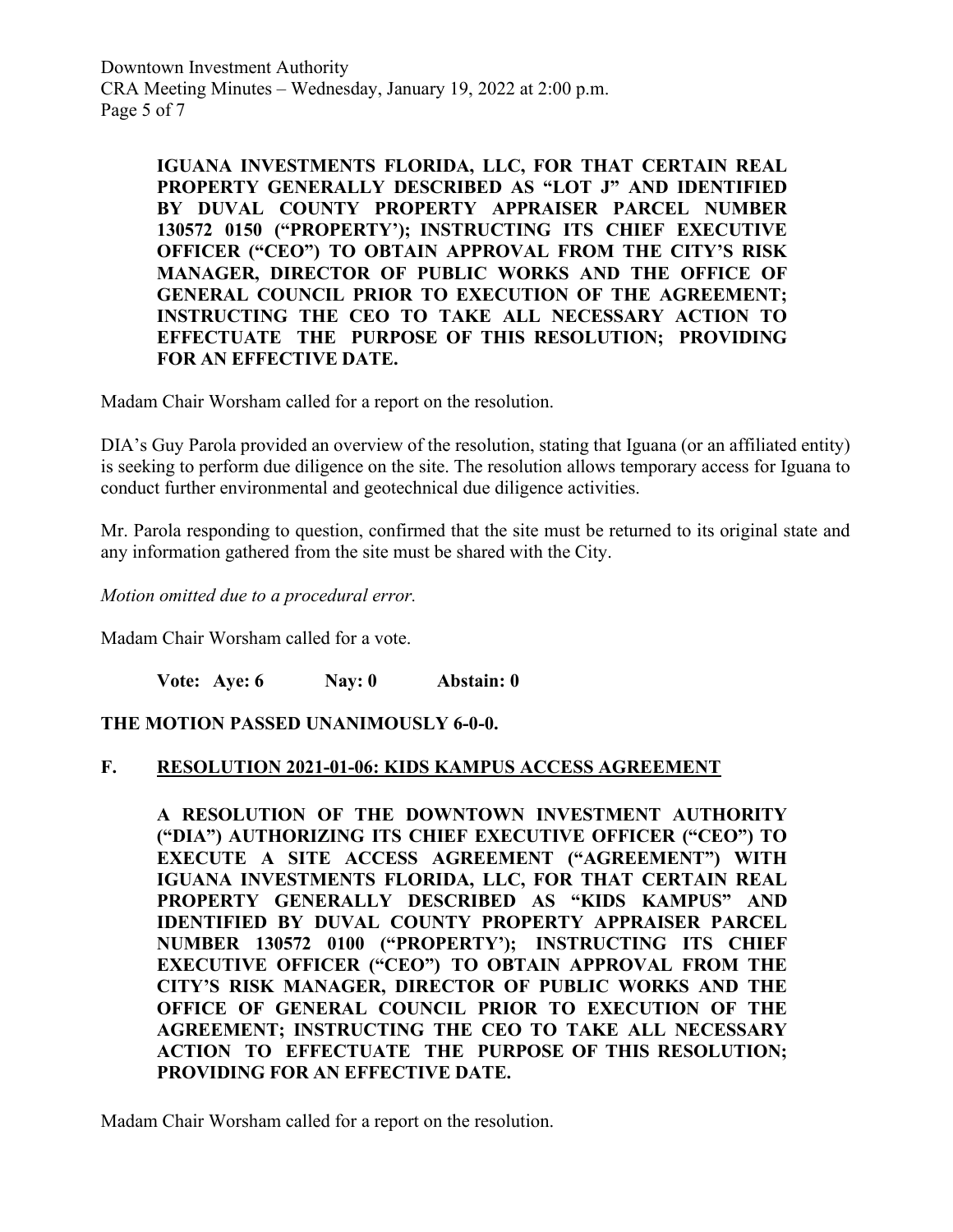DIA's Guy Parola provided an overview of the resolution, stating that Iguana is seeking an access agreement to perform asbestos surveys on three existing structures within in the site, as well as environmental, geotechnical, and other invasive due diligence activities in advance of redevelopment of the property.

Madam Chair Worsham called for a motion.

- **Motion**: Board Member Froats moved to approve Resolution 2022-01-06 as presented
- **Second:** Board Member Gibbs seconded the motion

Seeing no further discussion, Madam Chair Worsham called for a vote.

**Vote: Aye: 6 Nay: 0 Abstain: 0**

### **THE MOTION PASSED UNANIMOUSLY 6-0-0.**

### **G. RESOLUTION 2022-01-08: HATFIELD & HATFIELD FAÇADE GRANT AGREEMENT EXTENSION** *WALK-ON*

**A RESOLUTION OF THE DOWNTOWN INVESTMENT AUTHORITY ("DIA") APPROVING AN EXTENSION OF THE COMPLETION DATE FOR THAT PROJECT KNOWN AS THE "HATFIELD & HATFIELD STOREFRONT FAÇADE GRANT" FOR ONE, FORTY-FIVE (45) DAY PERIOD; INSTRUCTING ITS CHIEF EXECUTIVE OFFICER TO TAKE ALL NECESSARY ACTION TO EFFECTUATE THE PURPOSES OF THIS RESOLUTION; AND PROVIDING AN EFFECTIVE DATE.**

CEO Boyer asked OGC's John Sawyer to opine on whether the resolution can be taken up.

Mr. Sawyer confirmed that the board can take up the resolution.

Mr. Sawyer added that since the item was not on the agenda, a public comment portion is required.

Madam Chair Worsham opened the floor for public comment.

Seeing none, Madam Chair Worsham called for a motion.

- **Motion**: Board Member Citrano moved to approve Resolution 2022-01-08 as presented
- **Second:** Board Member Gibbs seconded the motion

Seeing no further discussion, Madam Chair Worsham called for a vote.

**Vote: Aye: 6 Nay: 0 Abstain: 0**